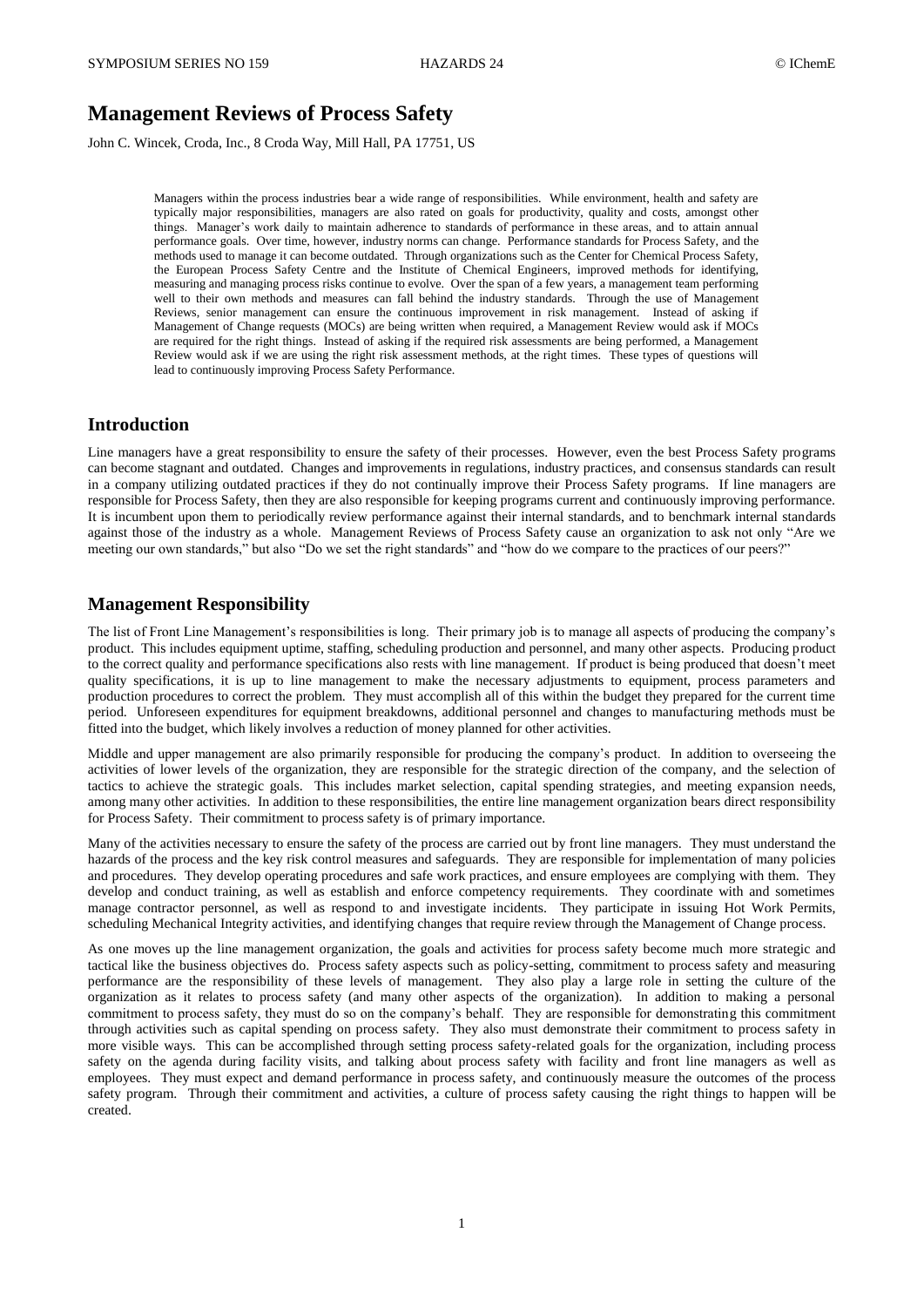### **Process Safety Staff Responsibilities**

Some companies have established staff positions dedicated to process safety. Others have designated Program Champions for areas of Process Safety such as Management of Change, Mechanical Integrity, Hot Work Permits, etc. Program Champions often fill these roles in addition to other responsibilities such as engineering and production management. Some companies have Subject Matter Experts for dedicated to specialist areas such has leading Hazard Studies, emergency relief sizing, and Quantitative Risk Assessment.

All of the above have the responsibility of assisting the line organization, either directly or indirectly, in effectively managing process safety. They do this through providing technical expertise, services and systems of work for activities such as Management of Change and Hazard Studies. They may be responsible for maintaining Process Safety Information, or measuring process safety performance.

Like line managers, higher-level Process Safety Professionals are responsible for different things. At the division or corporate level, they may measure the Process Safety performance of a business sector or the company. They recommend strategic and tactical direction to upper line managers, and provide assistance and expertise to facility-level personnel. They may also conduct audits to ensure performance meets expectations. They may also develop corporate polices to ensure compliance with applicable regulations, as well as to provide standardized practices throughout the company.

### **Table 1 –Elements of Process Safety for MRPS (CCPS)**

- Standards Compliance
- Process Safety Competency
- Process Knowledge
- Risk Assessment
- Operating Procedures
- Safe Work Practices
- Asset Integrity
- Contractor Management
- Training and Performance
- **Assurance**
- Management of Change
- Operational Readiness
- Conduct of Operations
- Emergency Management

### **Continuous Improvement**

Generally, industry performance improves over time in all areas, and Process Safety is no exception. Many companies develop innovative and more efficient processes for managing Process Safety. Member companies of organizations such as the Center for Chemical Process Safety (US), American Institute of Chemical Engineers (US), Institute of Chemical Engineers (UK), and the European Process Safety Centre (EU) continually share methods and best practices for process safety. A Best Practice developed within one company may later become standard practice for the industry.

Symposiums and conferences dedicated to Process Safety also provide a means of sharing new information, methods and best practices in Process Safety. Major conferences include the Global Congress for Process Safety (US), Hazards conference (UK) and the International Symposium on Loss Prevention and Safety Promotion in the Process Industries (EU).

There are many standards-producing organizations that provide recommended practices related to process safety. The German Institute for Standardization, American National Standards Organization, International Electrotechnical Commission, American Petroleum Institute, British Standards Institute and American Society of Mechanical Engineers all produce recommended practices, some of which have been adopted as legal requirements.

The organizations above, and many others who provide valuable Process Safetyrelated guidance, are dedicated to continuously improving their recommendations to industry. Changes may come about due to industry incidents, member company experiences, new technologies, etc. What was permitted by a particular standard a few years ago may no longer be permitted by the latest version of that standard. Often new requirements are included in updates to standards and regulations. Keeping abreast of the latest version of regulations, law, standards and best practices can be a daunting task. Failure to maintain awareness of changes can leave a company's Process Safety practices outdated.

### **Management Reviews**

As stated earlier, line management has direct responsibility for Process Safety performance. It is they who have the authority to implement sound Process Safety practices. Employees in Process Safety roles are responsible to provide line management with the expertise, knowledge, recommendations and tools they need to fulfill this responsibility. Process Safety personnel are likely the ones responsible for staying abreast of changing process safety standards, regulations, industry norms and best practices.

#### **Purpose**

In some manner, these changes must be communicated to and reviewed by line management to determine what benefits they might offer to them. One method of accomplishing this is through a program of Management Review of Process Safety (MRPS). The purpose of the MRPS is to review the requirements of the topic under review, current performance, and benchmarking against other company facilities, company requirements, and external references such as other companies, recommended practices, regulations, etc. Comparing facility practices and performance to others helps one to understand if sufficient efforts are being made for Process Safety. Assuring regulatory requirements are being met is of paramount importance to most companies. Relevant Good Practices, standards and recommended practices will help to benefit from the knowledge and experience of other companies, allowing utilization of proven methods of risk management.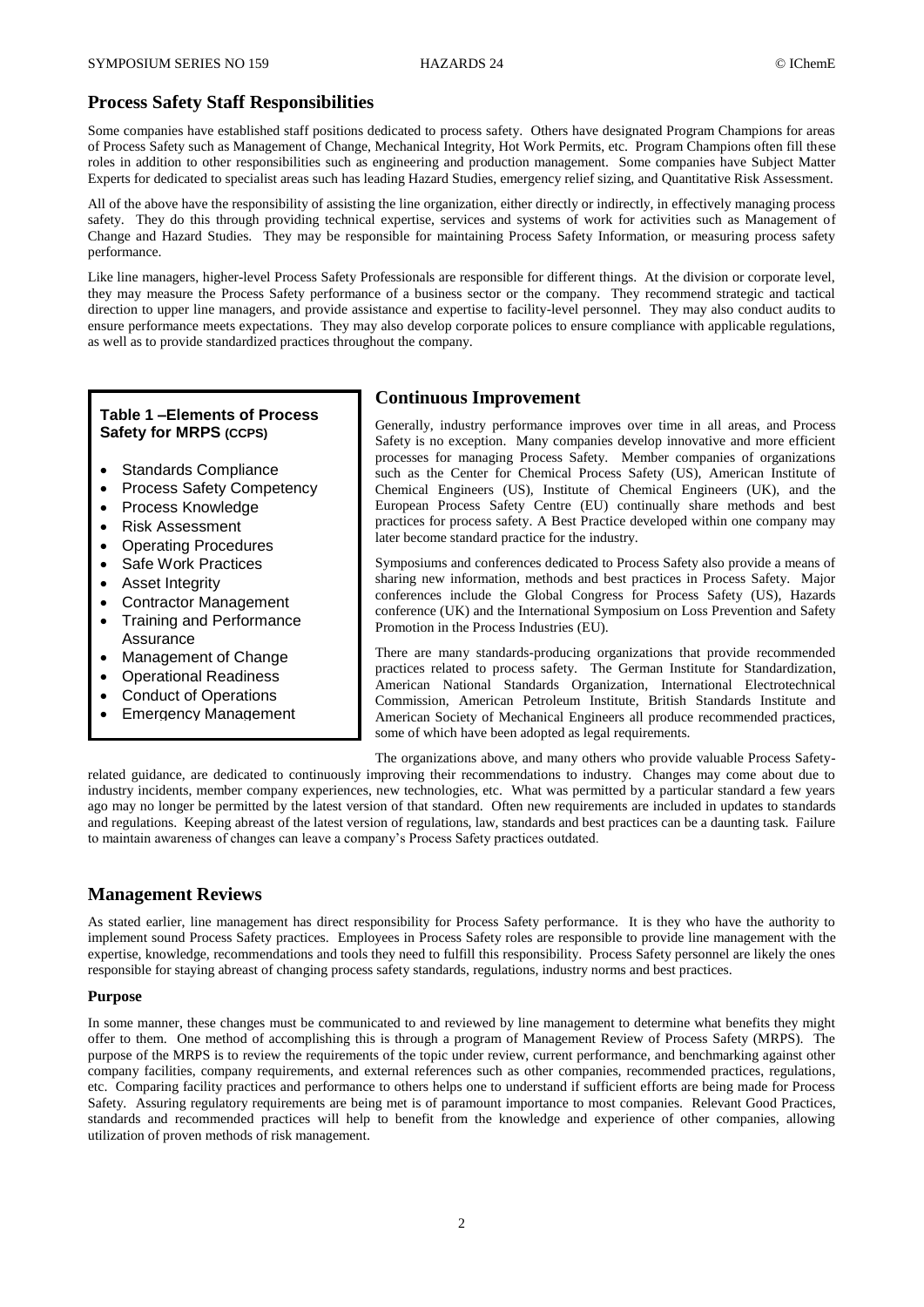#### **Review Topics**

All aspects of Process Safety should be considered during a MRPS. This would include major Process Safety Elements such as those shown in Table 1. To ensure an in-depth review, only one topic should be undertaken for review at a time. The time available from line managers is limited, and their focus during the review is critical. Limiting each review to one topic will prevent rushing to get through all of the topics, and provide efficiency of though. A schedule can be developed to periodically review one topic, with each topic reviewed every two to three years. The author's facility chose a quarterly review frequency. The relative infrequency of reviews prevented them from becoming routine, check-the-box activities. This also provided ample time for recommendations to be implemented and their effectiveness to be measured.

#### **Participation**

MRPS should be held at major levels of an organization, up to and including the Board of Directors. Facility-level reviews are likely the lowest level, although at very large facilities it may be beneficial to hold reviews for major process units. Each level will obviously have different participants.

A standard list of participant types should be included in every MRPS, regardless of the level of the company at which the review is taking place. These include:

- Most senior manager for the organization segment being reviewed Site Director / Plant Manager, Division Manager, subsidiary President, Corporate CEO.
- Direct reports of the most senior manager, as they often are responsible as a group for the operations of the unit under review, or their areas of responsibility are often impacted (e.g. finance, quality, R&D, etc.).
- Most senior line manager Operations/Manufacturing Manager, VP-Operations/Manufacturing, etc.
- Most senior Safety, Health and Environment Personnel
- Process Safety Personnel.

Others, if not included above, should participate in the MRPS based on what aspect of Process Safety is to be reviewed. Table 2 shows typical participants by review topic.

| Topic                          | Senior<br>Mgmt. | Ops         | <b>SHE</b>   | SME/<br>Pgm. | Finance      | Quality        | R&D          | Maint.      | Purch. | Human<br>Resources |
|--------------------------------|-----------------|-------------|--------------|--------------|--------------|----------------|--------------|-------------|--------|--------------------|
|                                |                 |             |              | Champ.       |              |                |              |             |        |                    |
| <b>Standards</b><br>Compliance | X               | X           | X            | X            |              |                | $\mathbf{X}$ | X           | X      |                    |
| Process Safety<br>Competency   | X               | X           | X            | X            |              | X              | $\mathbf{X}$ | X           |        | X                  |
| Process<br>Knowledge           | $\mathbf{X}$    | $\mathbf X$ | X            | X            |              | $\mathbf X$    | X            |             |        |                    |
| Risk<br>Assessment             | X               | X           | X            | X            | $\mathbf{x}$ |                | X            | X           |        |                    |
| Op.<br>Procedures              | $\mathbf{X}$    | $\mathbf X$ | $\mathbf{X}$ | $\mathbf{X}$ |              | $\mathbf X$    |              | $\mathbf X$ |        | X                  |
| Safe Work<br>Practices         | $\mathbf X$     | $\mathbf X$ | $\mathbf X$  | $\mathbf X$  |              |                |              | $\mathbf X$ |        |                    |
| <b>Asset Integrity</b>         | X               | X           | X            | X            | $\mathbf{X}$ | X              |              | X           | X      |                    |
| Contractors                    | X               | X           | X            | X            |              |                |              | X           |        |                    |
| Training and<br>Perf. Assur.   | X               | X           | X            | X            |              |                |              | X           |        | X                  |
| <b>MOC</b>                     | X               | X           | X            | X            |              | X              | $\mathbf{X}$ | X           | X      |                    |
| Op. Readiness                  | X               | X           | $\mathbf X$  | $\mathbf X$  |              | $\overline{X}$ |              | X           |        |                    |
| Conduct of<br>Op.              | X               | X           | X            | X            |              | $\mathbf X$    |              | X           |        | X                  |
| Emerg. Mgmt.                   | X               | X           | X            | $\mathbf X$  |              |                |              | X           | X      |                    |

Table 2 Common MRPS Participants

### **MRPS Agenda**

The agenda for MRPS meetings can be fairly standard, regardless of the topic or the level within the organization at which the review is held. It should include a review of existing practices and performance, but just as importantly must focus on continuous improvement. One must determine if our procedures are adequate, implemented, achieving the desired results, and meeting industry and regulatory standards.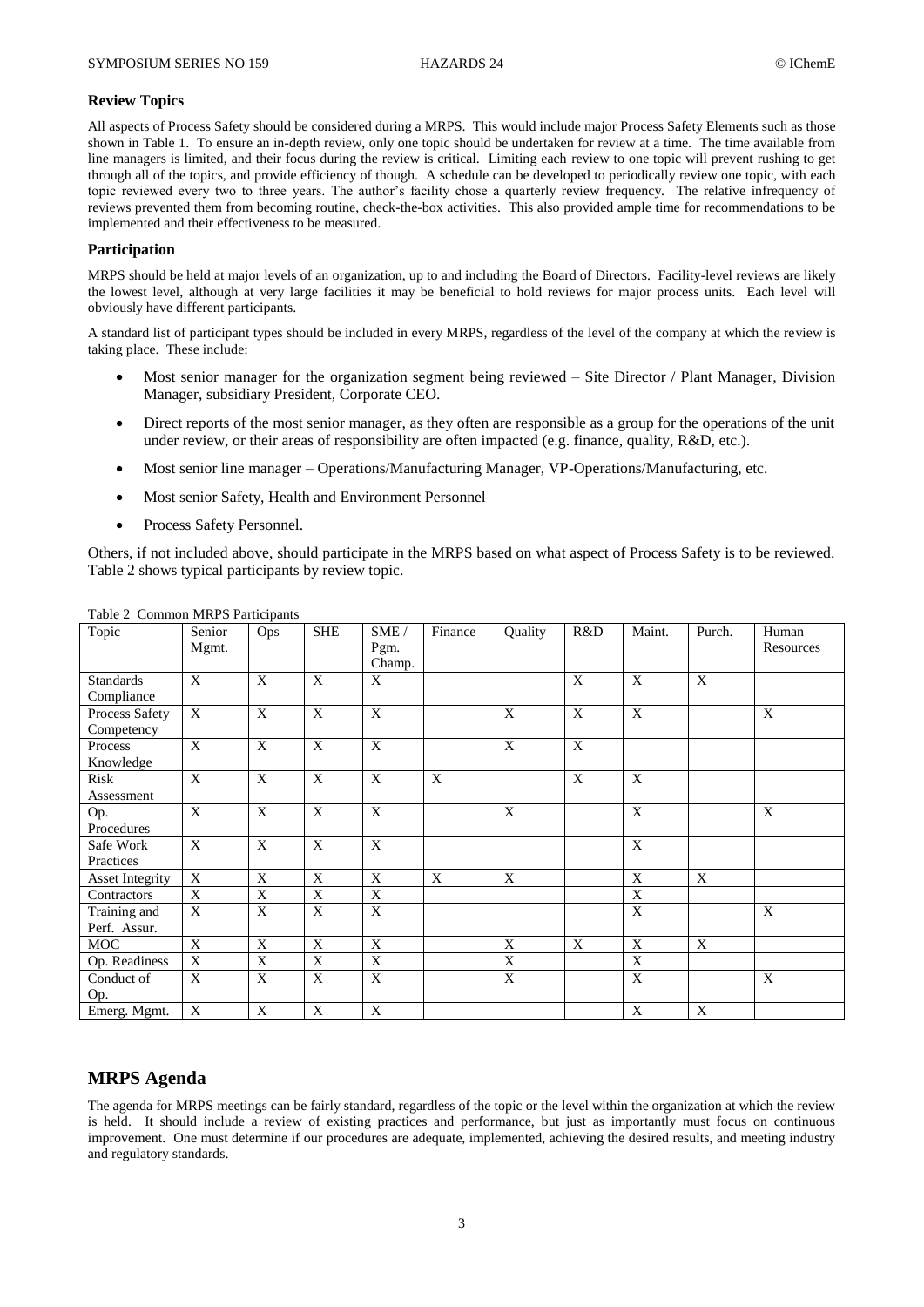#### **Current Practices**

Current policies and procedures for the topic under review should be reviewed. This should focus more on scope, application and authorities than the actual mechanics of accomplishing tasks. Questions to be answered at this stage include the following:

- Is the scope correct?
- Are we including all of the activities that we should?
- Are we working on the right things?
- Is our written program adequate and up to date?

#### **Current Performance**

Recent performance against the current policies and procedures should be reviewed. Performance shortcomings must be addressed – there is little benefit in expanding the scope or activities if the current expectations do not match actual practice. Questions to be answered include:

- Are we implementing the policy as written?
- Are our metrics effective at measuring the results we wish to achieve?
- Are we getting the results we want?
- What are the findings of internal and external audits?
- What incidents have we experienced related to the topic under review?

#### **Benchmarking**

After review of current procedures and their effectiveness, the program under review should be benchmarked against the practices of other facilities and companies. If new practices have become standard across your industry, you are likely to benefit from implementing these practices as well. Changes to Relevant Good Practices such as Product Stewardship Manuals and the consensus standards organizations mentioned earlier should be reviewed to ensure your practices have changed accordingly where necessary. Questions to be answered include:

- What Relevant Good Practices exist, and are we implementing them?
- How do other companies in our industry manage this aspect of Process Safety?
- What have we learned from industry incidents relevant to the topic under review?

### **Review of Relevant Regulations**

Although legal requirements often represent minimum performance goals, all applicable law should be reviewed and compared to existing practices. One must provide assurance that minimum legal requirements are met. Questions to be answered include:

- What are the regulatory requirements for this aspect of Process Safety?
- What are the minimum requirements, and do we meet them?
- Are any regulatory changes anticipated?

#### **Recommended Improvements**

Recommendations are likely to be made during each part of the agenda described above. These should be recorded as they are made for reference during review of subsequent agenda items. Recommendations made during the current practice review are sometimes altered or dismissed during benchmarking against other programs. At a minimum, recommendations must include the intended goal to be achieved. It is not unusual for specific tactics for achieving a recommended goal to be determined after the review, including a wider group of stakeholders in the planning stage. It is very important that the tactics be reviewed and agreed upon later by the MRPS team.

### **Action Plan**

At the end of the meeting, the accumulated action items should be restated, and responsibility for each should be assigned to an individual along with a completion date. If the goal is of the form "Develop a plan to improve performance to meet goal X," then additional action items must be recorded after a plan has been agreed. These actions should comprise the steps necessary to implement the plan, and have assigned responsible persons and completion dates.

Each of the actions recorded must be tracked to completion, with accountability for completion by the assigned date. The status of outstanding actions from each prior MRPS can be distributed before each MRPS for review and, if necessary, discussion during the next MRPS.

## **Croda Experience**

Croda has successfully engaged senior management in Process Safety through MRPS. Their level of understanding of the issues has increased, as has their level of assurance that risks are being adequately managed. Their input in continuous improvement activities